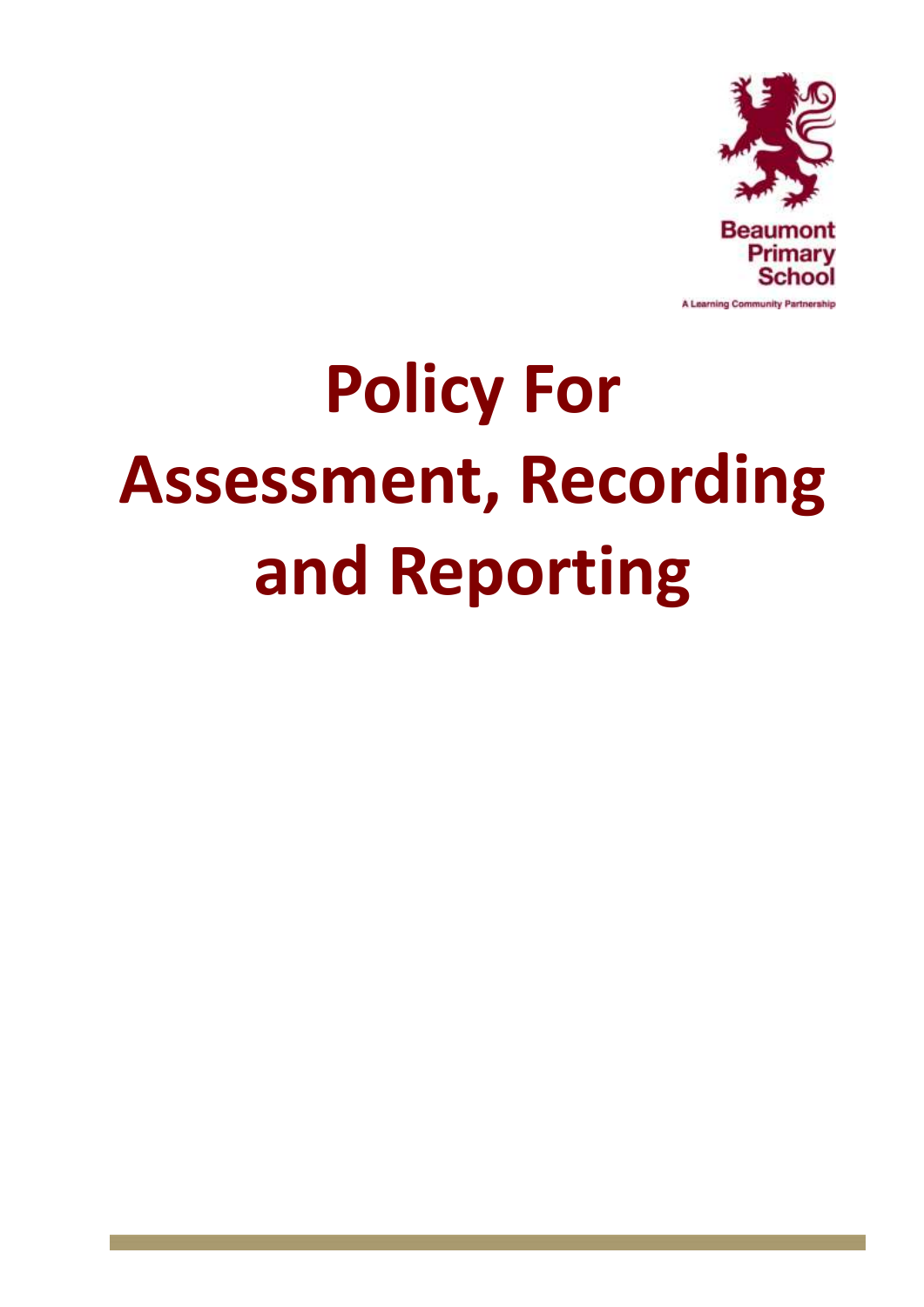# **Beaumont Primary School**

## **Policy for Assessment. Recording and Reporting**

#### **1 Introduction**

We believe that effective assessment provides information to improve teaching and learning. We give our children regular feedback on their learning so that they understand what it is that they need to do better. This allows us to base our lesson plans on a detailed knowledge of each pupil. We give parents regular reports on their child's progress so that teachers, children and parents are all working together to raise standards for all our children.

## **2. Aims and objectives**

The aims and objectives of assessment in our school are:

- To enable our children to demonstrate what they know, understand and can do in their work;
- To help our children understand what they need to do next to improve their work;
- To allow teachers to plan work that accurately reflects the needs of each child;
- To provide regular information for parents that enables them to support their child's learning;
- To provide the Headteacher and Governors with information that allows them to make judgements about the effectiveness of the school.

#### **3. Planning for assessment**

- **3.1** We use our school's curriculum plan to guide our teaching. In this plan we set out the aims, objectives and values of our school and give details of what is to be taught to each year group. In our school curriculum plan we also identify opportunities for assessment within each broad unit of work.
- **3.2** We use the National Curriculum to plan programmes of study.
- **3.3** We plan our lessons with clear learning intentions. We base these upon the teacher's detailed knowledge of each child. We strive to ensure that all tasks set are appropriate to each child's level of ability. Our lesson plans make clear the expected outcomes for each lesson. We make a note of those individual children who do not achieve at the expected level for the lesson, and we use this information when planning for the next lesson. We also keep this information as a record of the progress made by the class.
- **3.4** Reception staff use online software to assess the pupils' learning. In the Lower School and Upper School, termly formative assessments in Reading, Maths and Grammar are carried out and the outcomes are discussed with phase leaders. At the end of the year, formative 'sticky knowledge' assessments are given for all pupils in all subjects.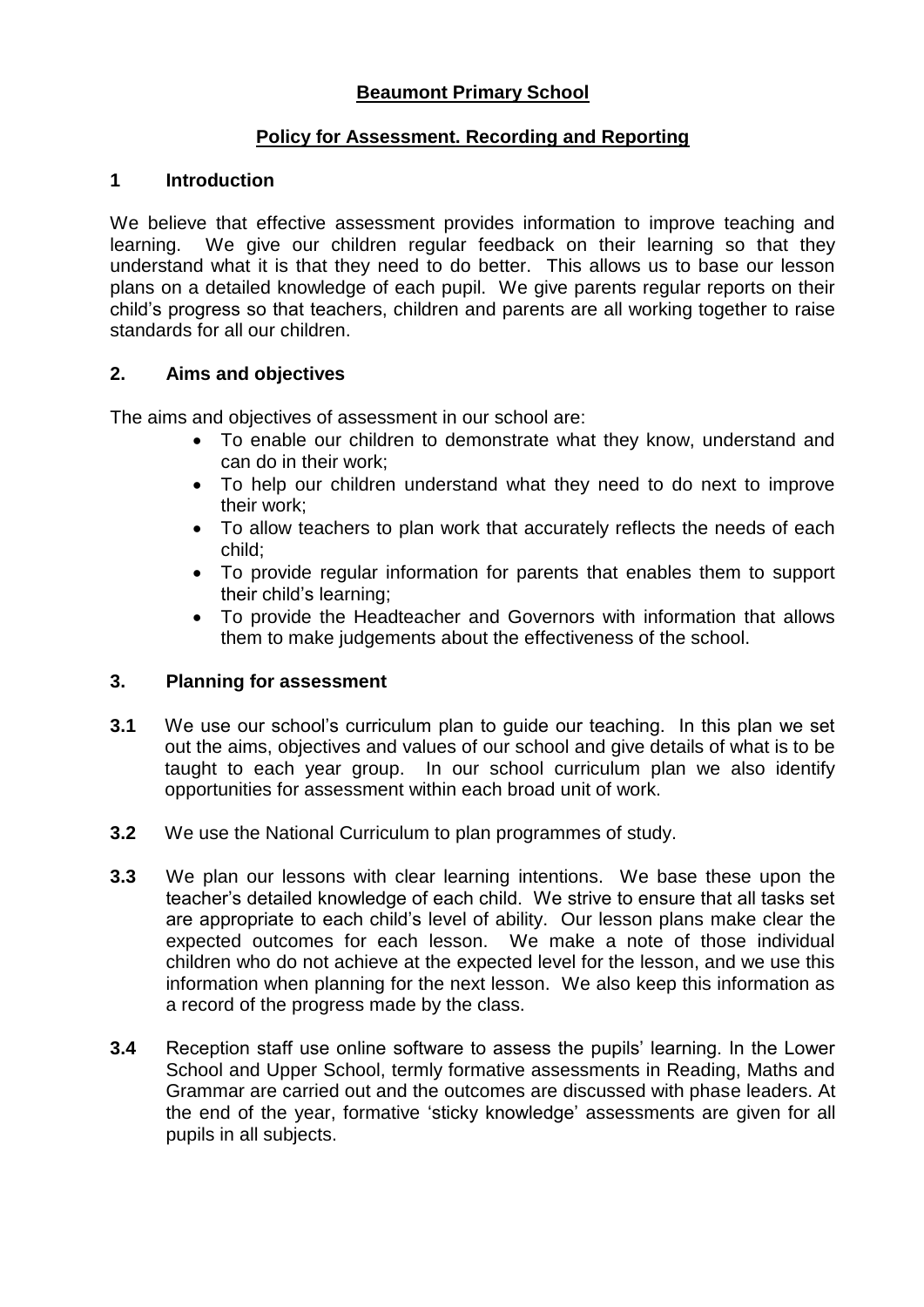## **4. Target Setting**

- **4.1** We set targets in Mathematics, Reading and Writing for all our children during each academic year. We discuss individual targets where necessary and communicate these to parents. We review the progress and attainment of each child at the end of the academic year and set revised targets.
- **4.2** We ask our older children to review their targets with fellow pupils, because we believe that this encourages them to work together and share evidence of progress. We encourage the children to involve their parents in this process.

# **5. Recording**

- **5.1** We recognise various methods of assessing a child's learning. The type of assessment that we make varies from subject to subject.
- **5.2** We take the objectives for individual lessons from the broad learning objectives of the National Curriculum. Teachers record the progress of each child against these broad objectives. This enables them to make a judgement about the work of each child in relation to the National Curriculum level of attainment. This allows us to monitor the progress of each child. Each teacher passes this information on to the next teacher at the end of each year.

## **6. Reporting To Parents**

- **6.1** We have a range of strategies that keep parents fully informed of their child's progress in school. We encourage parents to contact the school if they have concerns about any aspect of their child's work.
- **6.2** In the Autumn and Spring Terms, Class Teachers meet with parents / carers to discuss progress and attainment. A Pupil Progress Statement provides a written record of the discussion, progress and effort.
- **6.3** During the Summer Term, we give all our parents a written report of their child's progress and achievements during the year. In this report we also identify target areas for the next school year. We write individual comments on all subjects of the National Curriculum and on religious education. In this written report we include a space where the children can offer their own evaluation of their performance during the year. We also include a space for parental feedback.
- **6.4** In reports for pupils in Reception, Year 2 and Year 6, we also provide details of their standards achieved in the national tests and teacher assessment.
- **6.5** We offer parents of pupils in Year R the opportunity to discuss the results of the assessment with their child's teacher.
- **6.6** Each of our teachers gives parents a termly 'learning map' update that identifies the main areas of study for that particular class. In this update the teacher identifies how parents can support any elements of the work during the term.

#### **7. Feedback To Pupils**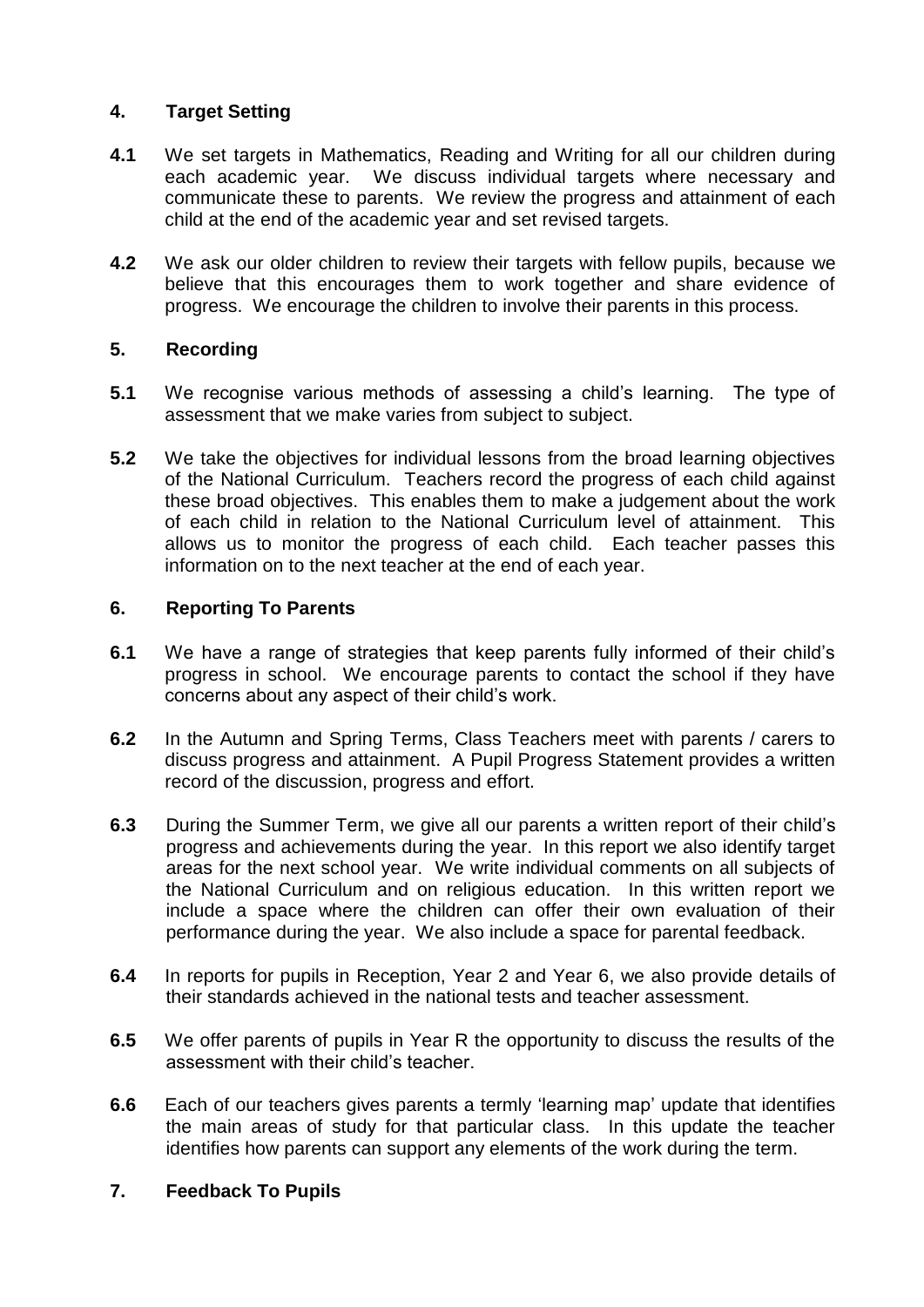- **7.1** We believe that feedback to pupils is very important, as it tells them how well they have done and what they need to do next in order to improve their work. We have an agreed code for marking, as this ensures that we all mark in the same way.
- **7.2** We give children verbal feedback on their work whenever possible. We usually do this when the children are working during the lesson although we sometimes give feedback on a particular lesson at the beginning of the next one. When lesson time does not allow for verbal feedback, we write comments on the children's work following the lesson. We give written comments to children of all ages.
- **7.3** When we give written feedback to a child, we relate this to the learning objective for the lesson. By so doing we make clear whether the objective has been met and we produce evidence to support the judgement. If we consider that the objective has not been met, we make clear why this was the case. In both cases we identify what the child needs to do next in order to improve future work.
- **7.4** We encourage the children to make comments about their own work and the work of fellow pupils. We encourage older pupils to be the first markers of some pieces of work.
- **7.5** We allow time at the beginning of each lesson for the children to absorb any comments written on their work. We do this to ensure that the time that our teachers spend marking really has an impact on the children's work.

## **8 Marking**

- **8.1** Our Marking and Feedback Policy is based on the principles that:
	- children have the right to have their work acknowledged, to be given feedback on their achievements and to be given advice for their future learning.
	- feedback informs all participants in the learning process of the progress made and feed into the next cycle of learning,
	- regular marking keeps the teacher in tune with the individual needs and abilities within the class and helps to raise standards.
- **8.2** Who is involved?
	- Leadership and Management Team: monitoring, evaluation and inset
	- Class Teachers: giving a range of feedback in a variety of forms
	- Pupils: self-assessment and marking, peer assessment and marking and improving their own work
	- Learning Support Staff: giving a range of feedback in a variety of forms.
- **8.3** Guidance for marking by teachers

Teacher marking is only effective if:

- it informs both the child and the teacher of what has been achieved and what needs to happen next,
- the child has an opportunity to read/respond to the marking,
- it is informing the teacher of learning needs which can be incorporated.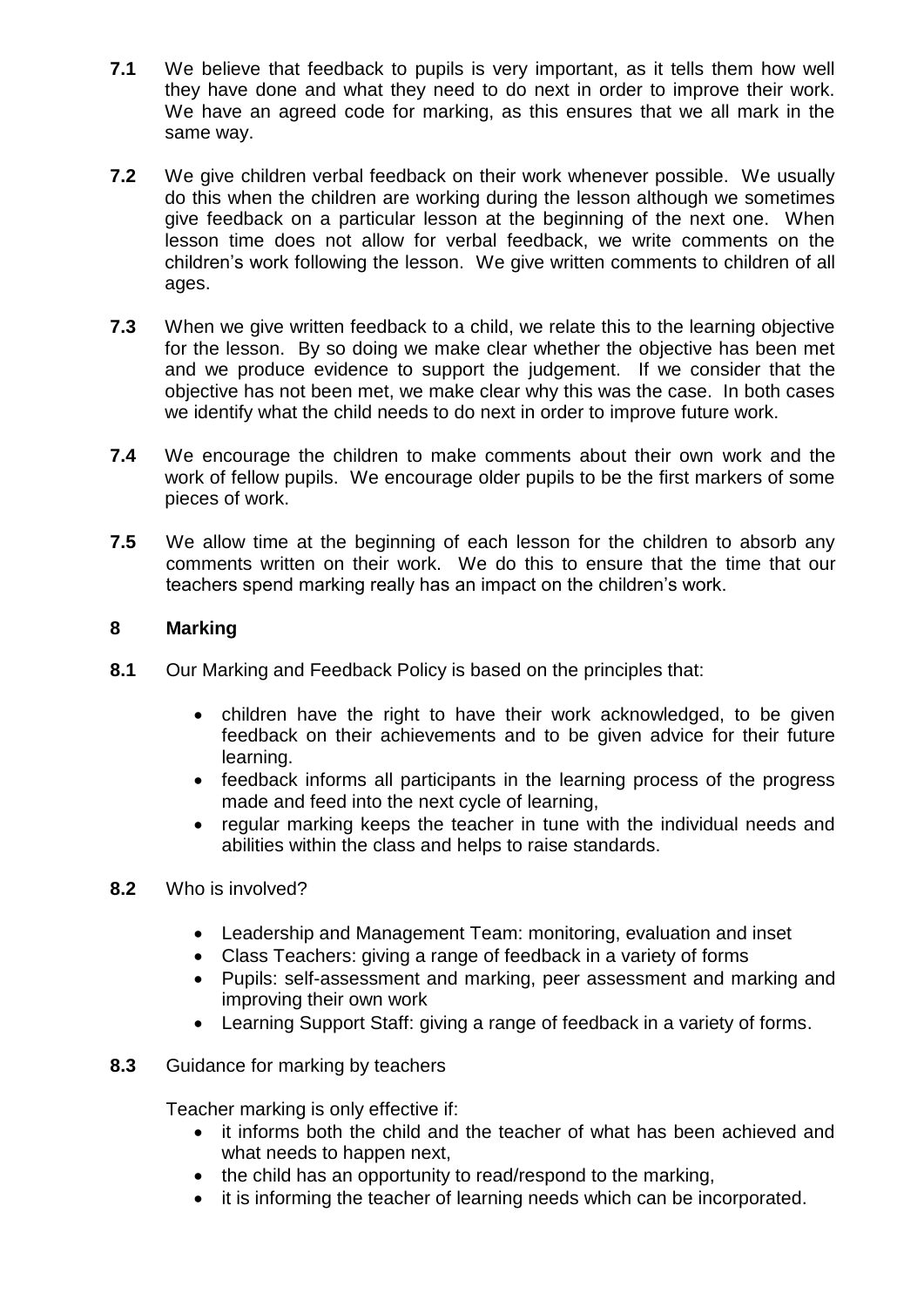Remember that:

- marking is most effective in the presence of the child (oral feedback),
- children should be given time to read/reflect on/respond to marking,
- effort should be acknowledged alongside achievement.

Marking and feedback by teachers should take some of the following forms, as appropriate to the work:

- marking should be related directly to the Learning Objective/Challenge/success criteria,
- in year groups, teachers to agree useful symbols to be understood by the class they are working with. These symbols should be shared with the children and displayed in the classroom,
- the use of pink highlighter to promote positive aspects and red pen to draw attention to errors or areas for development within a piece of work,
- positive comments and guidance to pupils moving their learning forward,
- pose an open question specifically related to the WALT/L.C. to think about next steps
- a correct example given by the teacher
- a request to do some correction
- verbal feedback to be acknowledged in books
- use of continuous oral feedback
- use of the visualiser and mini plenaries to model and share good examples
- asking children to check their work again referring to success criteria (with time given to do so)
- drawing attention to how children have moved on
- TAs working with groups can mark their work
- time allocated for conferencing with pupils

# **8.4** Notes

Teachers' handwriting needs to be legible as a model for the child and in a contrasting colour (red) to the child's work.

Not every incorrect spelling needs to be corrected by the teacher, but persistent errors should be commented on, and incorporated into the planning.

# **8.5** Guidance for Peer / Self-Assessment

Peer and self-assessment have a key role in play in marking and feedback. They empower children to take control of their learning.

In line with the AfL strategies, within most lessons, children should have opportunities to assess their progress (or that of others) against agreed success criteria. Our teaching and learning policy reflects the need to be explicit about success criteria so that feedback can be specific and meaningful. It also acknowledges the need for clear modelling and training of children in how to peer and self-assess meaningfully, and that time is planed into lessons to make improvements.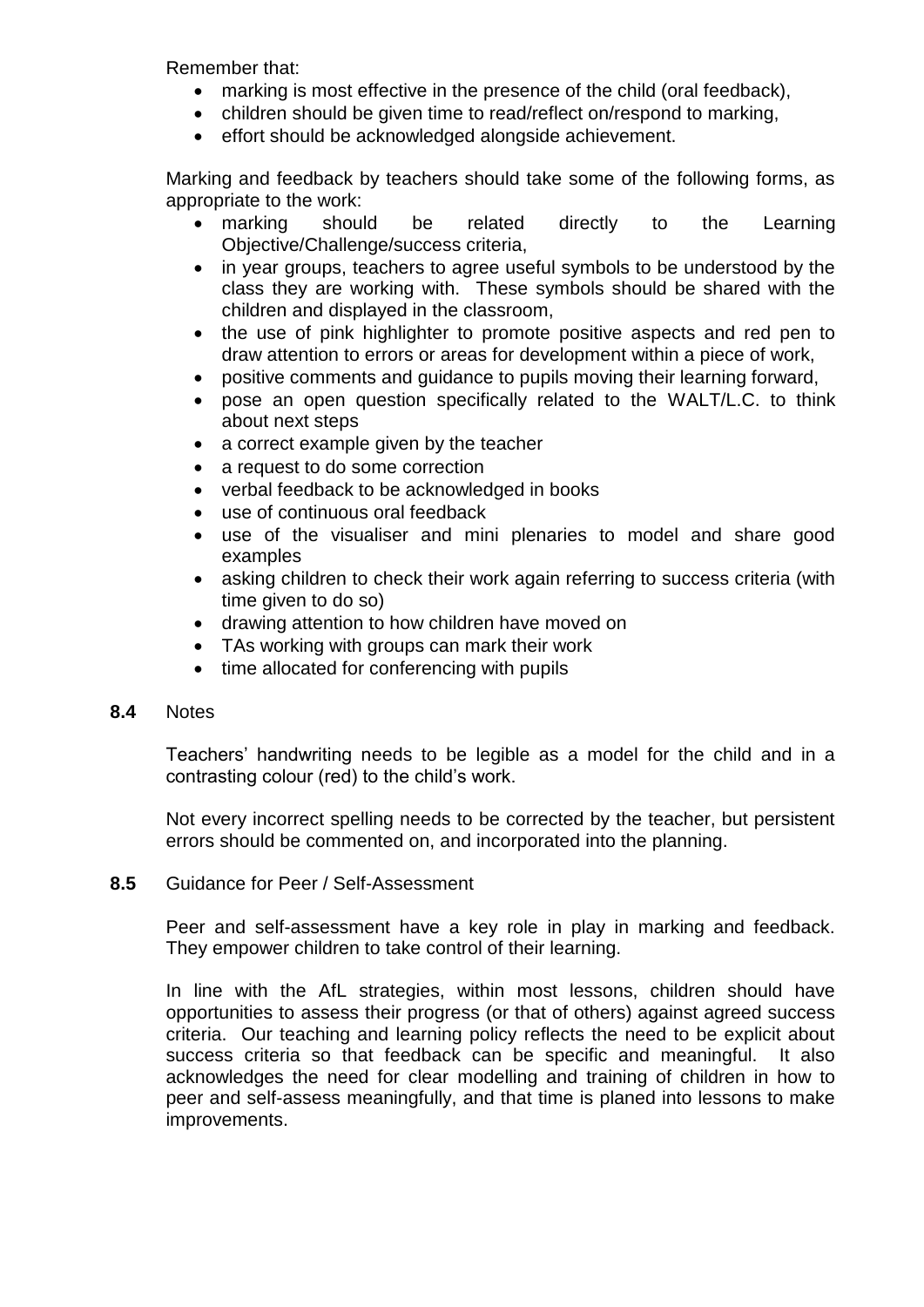### **8.6** Expectations

All pieces of work in books should be acknowledged in line with the approaches listed above: i.e. either through teacher marking, peer marking or selfassessment.

- **8.7** Detailed marking
	- For English and Maths, there should be a fair balance of teacher and child marking.
	- Teachers should also be conscious of checking the quality of peer and self-assessments made by children.
	- For English and Maths, there should be evidence of detailed teacher marking when a teacher has worked with a group or individuals.
	- For Foundation subjects, there should be evidence in Topic Books of teacher, peer and self-assessment. Comments written in the topic books by the teacher or pupils should reflect how children were successful in achieving the success criteria. Children should be given opportunities to feedback their comments about other children's work in the topic books throughout the year.
	- Extended writing should be marked in accordance with the English Policy.
	- Teachers, Cover/Supply Teachers and TAs need to mark and initial all work.

Relevant elements of detailed marking will be introduced during Reception, in preparation for KS1, although it is expected that children will be given more oral feedback at this stage.

- **8.8** Alternative ways of sharing/celebrating a child's success
	- Opening of lessons
	- Mini-plenaries .g. why is this good? (refer to success criteria)
	- Plenaries and use of visualiser
	- Year Group Assemblies
	- Achievement Awards
	- Displays
	- Learning Walls

#### **9 Consistency**

**9.1** All subject managers aim to collect examples of children's work within their subject area. Subjects use the national exemplification materials to make judgements about the levels of the children's work. Teachers discuss these levels, so that they have a common understanding of the expectations in each subject. By doing this we ensure that we make consistent judgements about standards in the school.